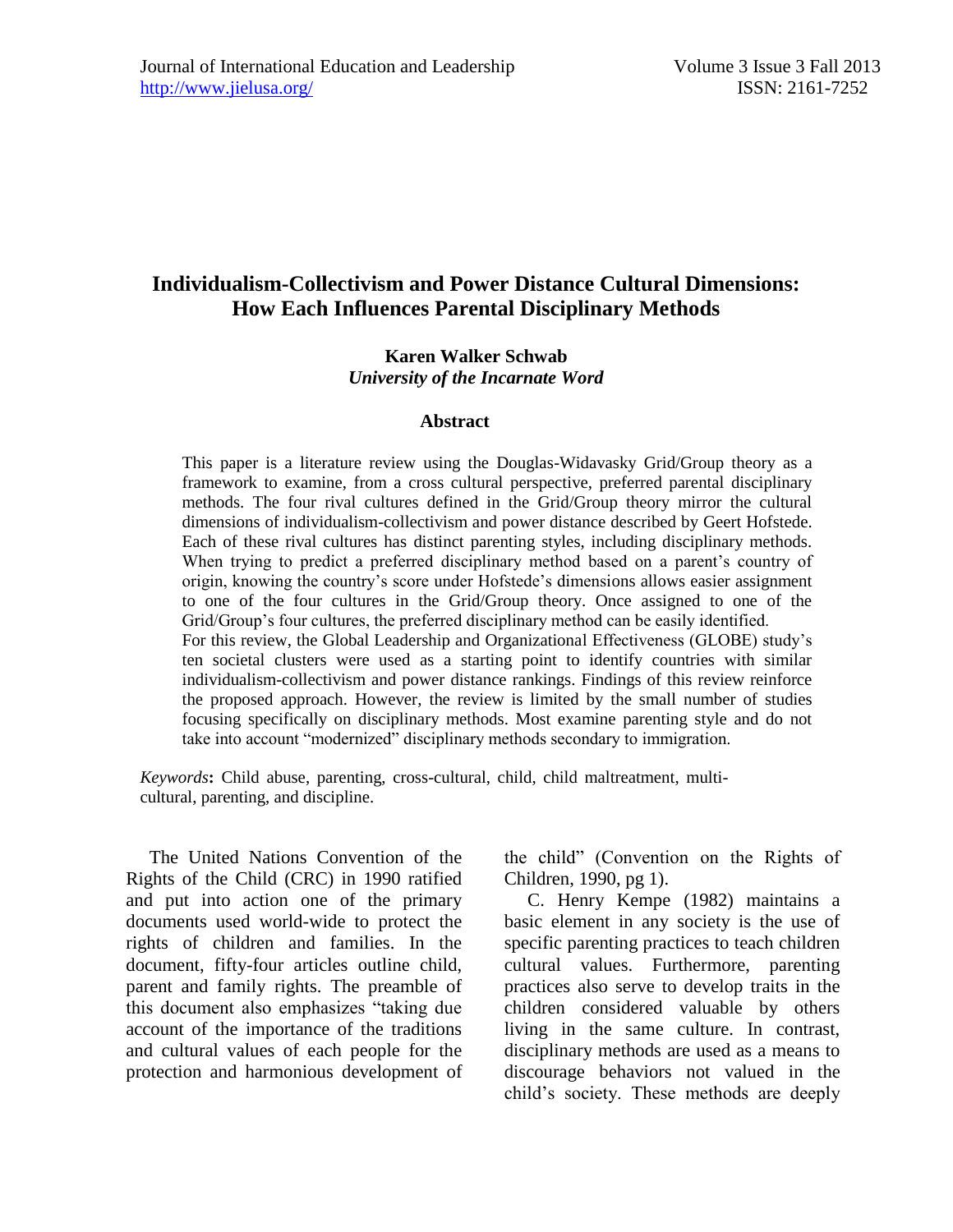rooted in culture and are not easily changed even if shown to be ineffective or as having detrimental outcomes (Westby, 2007; Giles-Sims, 2005).

 Professionals working with children in the fields of health care, social services and education are dealing more often with crosscultural issues in child development (Jenni & O'Connor, 2005). The European Union has globalized Europe and opened borders allowing people to move easily into new countries (Festini et al, 2009). Though immigration has increased into Europe, the United States continues to be the most common destination of immigrants (Lejeune-Kaba, 2010).

 Immigrant parents have the right to use disciplinary methods common to their culture. However, professionals must be able to recognize and judge when a disciplinary method is actually child maltreatment. When training is lacking, professionals will rely on their own cultural values to make judgments (Jenni & O'Connor, 2005). These ethnocentric judgments on the part of professionals can lead to mistaken referrals to child protective services. Though the professional's intention may be to protect the child, a false allegation of abuse can inflict substantial harm (Westby, 2007). Just as well, professionals with a poor understanding of culturally accepted disciplinary methods may fail to report child maltreatment. At times, a harmful act may be rationalized by professionals as tolerable since it is thought to be a necessary part of the child's culture (Kempe, 1982).

 These reporting errors to child protective services can be avoided with a better understanding of cross-cultural disciplinary methods. It is a daunting task to understand thoroughly all disciplinary methods from all cultures. An alternative solution is to consider which cultural dimension the child's home country falls under. Doing so allows cultures with similar values to be grouped together. However, countries sharing similar cultural dimensions do not necessarily discipline children the same way. The purpose of this paper is to explore literature discussing cross-cultural disciplinary methods and how cultural dimensions influence which methods are preferred by parents.

## **Search Strategies**

 Database EBSCO host and Med-Line were searched using key words such as child maltreatment, child abuse, parenting, crosscultural, multi-cultural, discipline, and child. Several websites were accessed for statistical data and definitions. Journal articles, reports, commentaries, and books were reviewed. The majority of these were published within the past ten years. These search strategies identified numerous studies discussing parenting methods of immigrants in the United States and a moderate number of studies discussing cross-cultural parenting styles. Few studies discuss cross-cultural disciplinary methods. Of those discussing the topic, fewer related the influence cultural dimensions have on the parent's preferred disciplinary methods. Finally there is no consistent theoretical framework among studies (Stevenson-Hinde, 1998).

## **Theoretical Considerations**

 One theory bringing a better understanding of cultural dimension's influences on parental disciplinary methods is the Grid/Group theory (Westby, 2007). The Douglas-Wildavasky Grid/Group theory describes hierarchical, egalitarian, individualistic, and fatalistic cultures. These four cultures are rival cultures. Each is thought to have distinct and contrasting concepts of parenting and disciplinary methods. These distinctions are said to explain why different disciplinary methods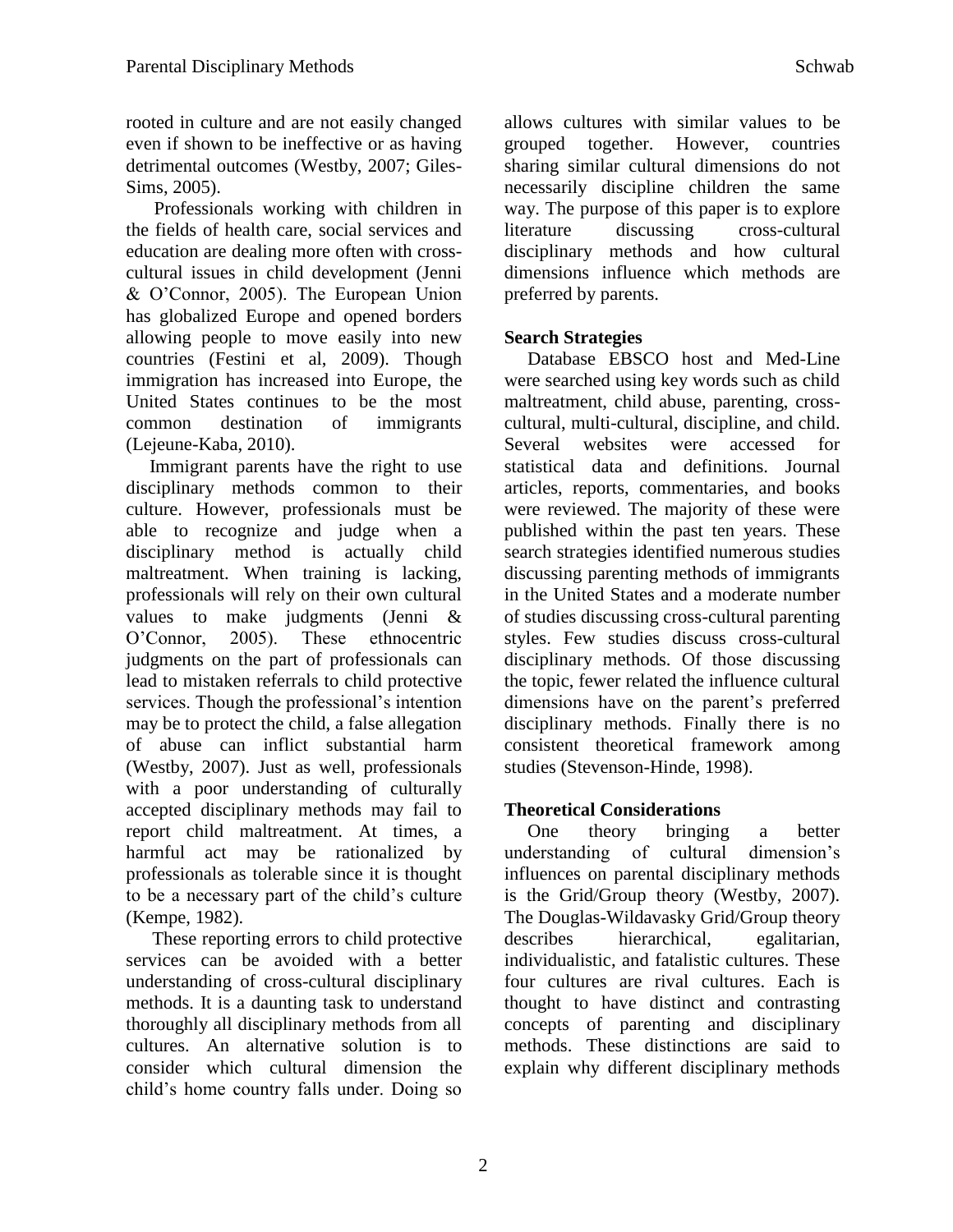are used across cultures (Giles-Sims & Lockhardt, 2005).

 Relying on patterns of socialization and interactions, two dimensions are used to measure each culture. The first dimension is Grid. Grid is high when societal roles are ranked strongly along gender, color, lineage, and age. When the same roles are based on abilities, skills, and qualifications, the Grid is low. The second dimension is Group. Group strength is strong when there is strong commitment to a group and low when an individualistic approach is preferred (Westby, 2007). The two dimensions combine into four life styles: low-grid/lowgroup (individualistic); low-grid/high-group (egalitarian); high-grid/high-group (hierarchical); and high-grid/low-group (fatalistic). The life style in each of these groupings is different including parenting style and preferred disciplinary methods.

 The Grid/Group dimensions mirror the cultural dimensions of individualismcollectivism and power distance described by Geert Hofstede (Geert Hofstede Cultural Dimensions, 2008). Grid is similar to power distance and Group is similar to individualism-collectivism. Hofstede was able to form empirical profiles of countries by studying cultural dimensions, including the two dimensions mentioned previously. When trying to predict a preferred disciplinary method, first knowing how the parent's home country scored in the Hofstede's dimensions of individualismcollectivism and power distance may allow easier assignment to one of the four rival cultures described in the Grid/Group theory.

 The Global Leadership and Organizational Effectiveness (GLOBE) study using nine cultural dimensions (including individualism-collectivism and power distance) defined ten societal clusters. Each cluster included several countries sharing similar languages, religion, geography, and history (Gannon & Pillai, 2010). For this literature review, these clusters will be a starting point for identifying countries with similar individualism-collectivism and power distance rankings.

## **Body of Review**

 Mexico, Puerto Rico, and the Dominican Republic are a few countries from the GLOBE's Latin American cluster. These countries have in common a high power distance index and low individualism index score per Hofstede (Geert Hofstede Cultural Dimensions, 2009). These scores match the Grid/Group Hierarchical culture. This culture's parenting style is the most common among countries reviewed. Parent's in this culture tend to be authoritarian; use corporal punishment; and are concerned with teaching children to follow a specific set of standards (Westby, 2007). A child's opinion is not invited and unquestioned obedience is expected (Calzada, 2010).

 Research findings do not fully support this description. A recently published study of Mexican and Dominican immigrants to the United States does support a preference for authoritarian parenting and spanking as a necessary means to reinforce obedience. This is in part due to their primary goal of teaching respect, also called *Respeto* (Calzada, 2010). It is important to note the subjects were immigrants. Another study reported no differences in authoritarian parenting style between non-immigrant Mexican and Caucasian parents. In the same study, Mexican immigrant parents used authoritative parenting practices more often. The study's authors suggest ethnic minority status, not affiliation with Mexican culture, influences parenting style (Varela et al, 2004). Furthermore, focus groups from Puerto Rico and the Dominicans felt parental controls must be reasonable and explanations should be provided to older children. The mothers felt this approach was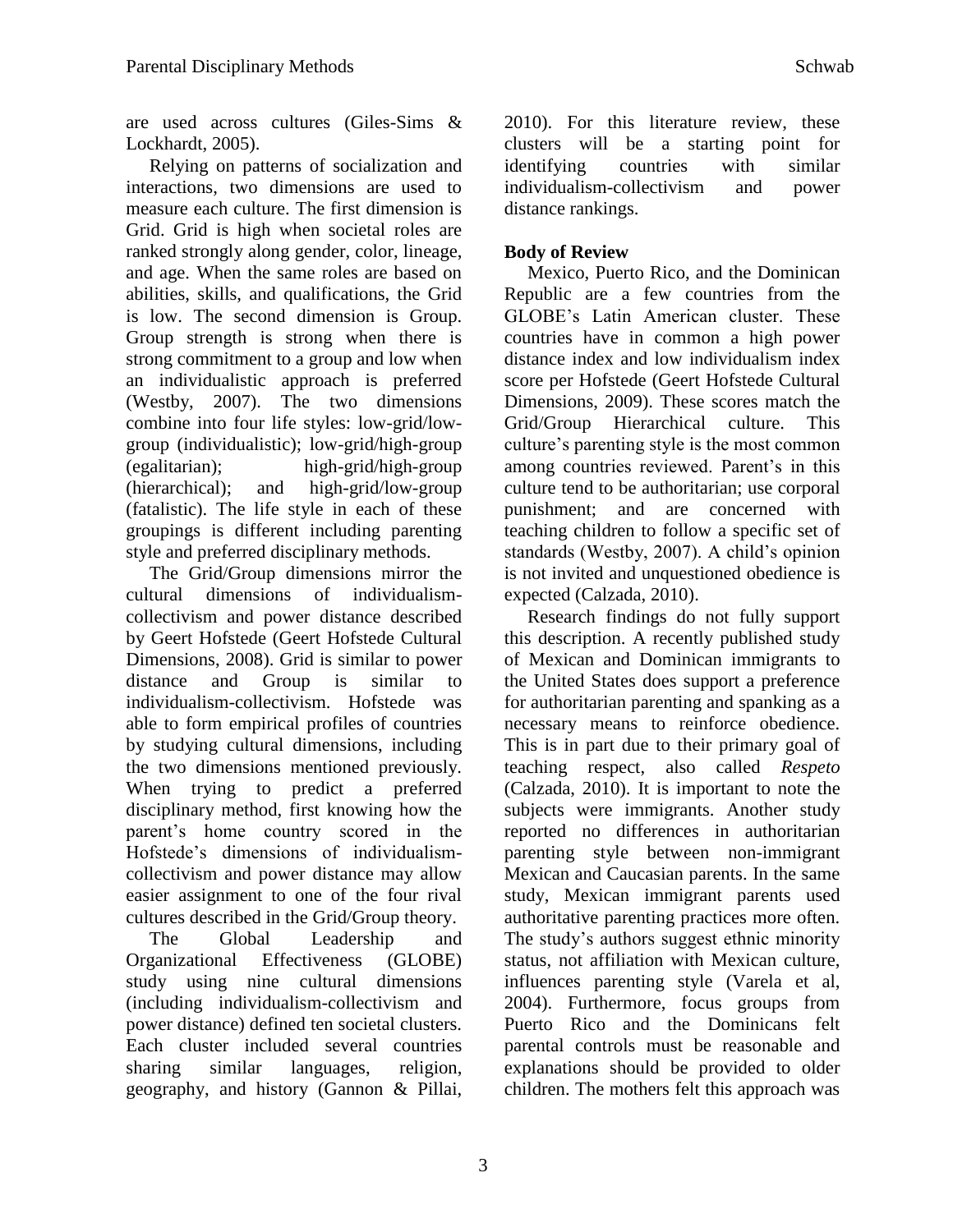better than just giving orders (Guilamo-Ramos et al, 2007).

 Countries in the Confucian Asian cluster have low individualism and high power distance index scores. South Korea, China, and Japan are part of this cluster. Japan's individualism index score is notably highest of the three countries yet remains lower than countries falling in the Grid/Group Individualistic culture. Like the Latin American cluster, the Confucian cluster Hofstede index scores fit the Grid/Group Hierarchical culture. Unlike the Latin American cluster, literature does partly support the Hierarchical parenting description.

 A study of Korean immigrants to the United States reports harsh discipline is used to control their child's behavior. The adolescents in this study perceived their parent's control as a sign their parents did not accept them. Yet, Korean adolescents still living in Korea viewed a high level of parental control as confirmation of their parent's acceptance (Kim, Cain, McCubbin, 2006). Another study, conducted in China, found Chinese parents do use authoritarian and authoritative parenting styles. Authoritative parents were shown to use harsh punishments to discipline children. At times, these same parents used authoritarian parenting methods of reasoning and responsiveness to discipline. Parents also used minimizing reactions (e.g. "you'll be fine") as a means of socializing their children to regulate their emotions. Unlike Western cultures, Chinese children who were shy and reserved scored higher on social competence and adjustment tests (Tao, Zhou, & Wang, 2010).

 Contemporary Asian fathers still consider raising children to be the mother's job but are willing to share child care duties. Japanese fathers desire friendships with their children and complete obedience is not always expected (Yun-Shan & Verklan,

2008). Japanese mothers, however, feel less satisfied with their parenting skill. If a child fails to develop correctly, the mother's effort is questioned. This is thought to be the reason contemporary Japanese mothers do not indulge their children even if the mother desired to do so (Bornstein et al, 1998). This emphasis to accomplish set goals is reflected in academics. Among school-aged, Japanese children have reduced amounts of sleep. Children will often take short naps after school; awake to snack; and study into the night even after their parents have gone to bed (Jenni & O'Connor, 2005).

 Few studies can be found concerning the remaining GLOBE clusters. Of the few, one study of Nigerian parent-child interaction seems to agree with the Grid/Group theory. Nigeria is part of the Sub-Saharan Africa cluster. It also shares Hofstede index scores similar to (almost identical to China) Confucian and Latin American clusters. Therefore, it is also a Hierarchical culture in the Grid/Group. The study examined parentchild speech and language interactions. Authors of this study found emphasis is placed on full obedience (without explanation) and attainment of specific goals. Mother's speak to children often and continually through the day as a means for communicating expectations and teaching correct behavior. The authors report Nigerian parent-child interactions and speech more closely resembles teacher-pupil talk (Burns & Radford, 2008).

 India is a part of the Southern Asia cluster. Based on Hofstede scores, it is also a Hierarchical culture. This country is the subject of a disturbing article. Sadly, girls are seen as a burden to their family. Sons, who will be responsible for caring for elderly parents, are the preferred gender. Despite studies showing girls get sick as often as boys, girls are hospitalized at lease once a year 35.4% of the time while boys were hospitalized 64.6%. In addition, boys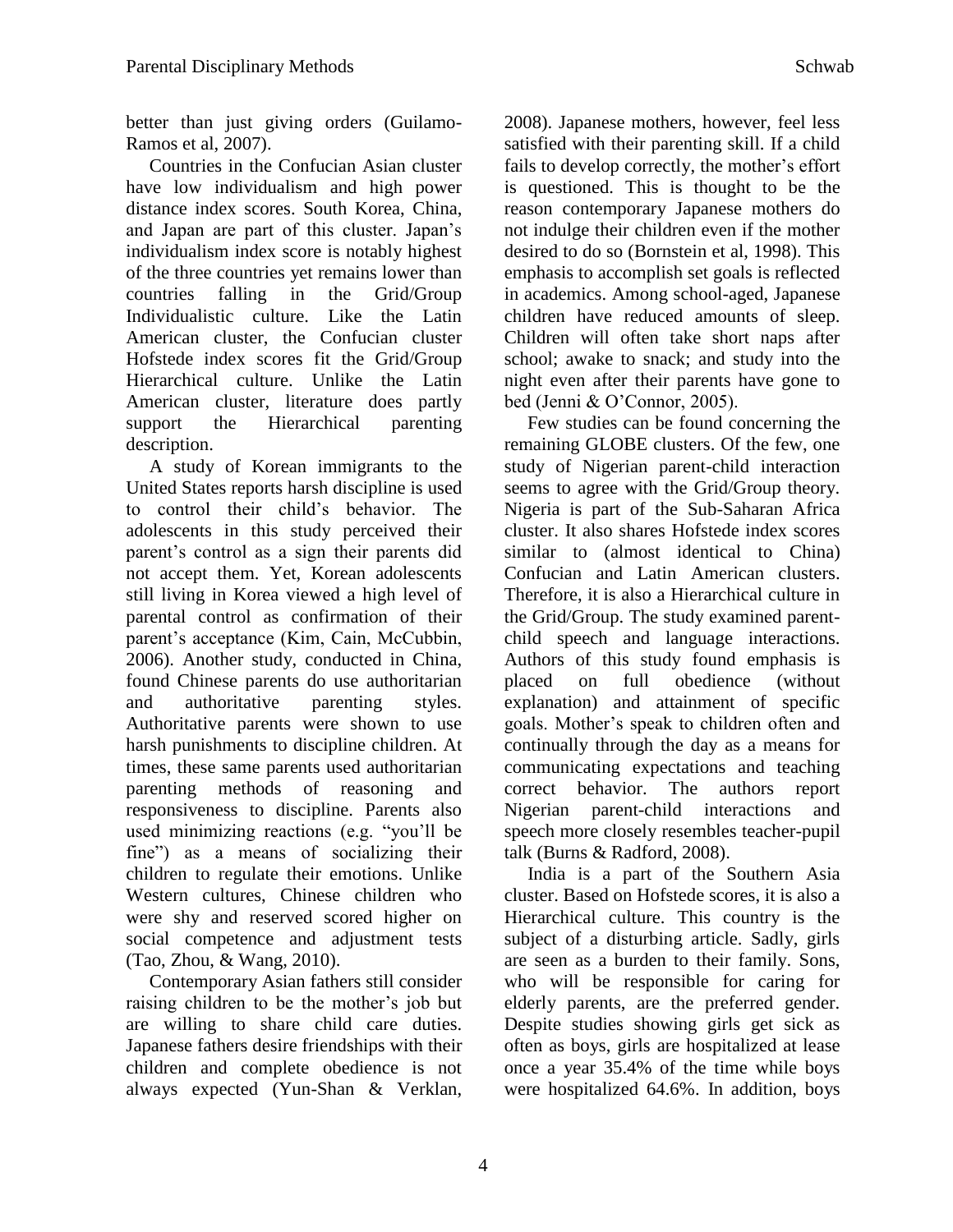were immunized more often; breast-fed longer; and allowed to eat before their sisters. Sex-selective abortions have led to an unequal sex ration of 927 girls to 1000 boys. The world-wide average is 105 girls per 100 boys (Sumner, 2009).

 Turkey is part of the Middle East cluster. It scores relatively lower on Hofstede's individualism index and higher for power distance. This fits the Grid/Group's Egalitarian culture. Families in this culture view humans as equal; desire quality relations with children; rarely use corporal punishment; and allow children to develop their own way (Westby, 2007). Unfortunately, this description cannot be accepted or rejected due to an absence of studies for this topic. One study of Turkish mothers did conclude mothers have a lack of knowledge regarding basic child development milestones. However, mothers with higher education and fewer children did score higher on caregiver knowledge tests (Ertem et al, 2007). The study does not discuss parenting practices or disciplinary methods.

 Another country fitting into the Egalitarian culture is Sweden which is part of the Nordic European cluster. Sweden's index of Individualism is high compared to Turkey. However, it is a horizontal individualism reflecting an affiliation with groups (Gannon & Pillai, 2010). Swedish co-sleeping practices were examined for a better understanding of parental theories about co-sleeping. Swedish parents shared responsibility for child rearing duties. Children are considered to be individuals with rights, including the right to access their parents day or night (Welles-Nystrom, 2005). Again, discipline methods were not discussed.

 The Anglo cluster is most often represented in literature by the United States. With high individualism and low power distance scores, this country is an Individualistic culture in the Grid/Group theory. In this parenting culture, group conformity is less of a concern. Discipline can be permissive. Children are praised for good behavior yet corporal punishment is sometimes used (Westby, 2007). American mothers prepare themselves to parent and view parenting as a personal achievement. They are also highly invested in their children's upbringing (Bornstein et al, 1998). Emotional security is provided willingly through the day. However, during the night, American children are expected to independently sleep in their own room (Jenni & O'Connor, 2005).

 The Grid/Group theory's fourth culture is Fatalistic culture. There is not an obvious cluster fitting this culture. Families falling into this culture have little group affiliation and avoid society at large. There is a tendency to follow hierarchical practices as a means of achieving order through rules. Corporal punishment is used most often to discipline children. These parents are inconsistent, impulsive, and stern in their parenting style (Giles-Sims & Lockhart, 2005). Immigrant and refugee parents often fall into this culture (Westby, 2007). However, when asked, refugee parents explain their strict rules and isolation from society as the best way to keep their children safe in an unfamiliar country (Dumbrill, 2008).

#### **Summary**

 As more and more cultures come in contact with one another through immigration and globalization, ethnocentric view of parenting may lead to conflict. A disciplinary method unfamiliar to some may be mistakenly viewed as abusive. More worrisome, real abuse may be dismissed as an acceptable cultural practice. It is difficult to learn what is considered acceptable disciplinary methods for every country through-out the world. The Grid/Group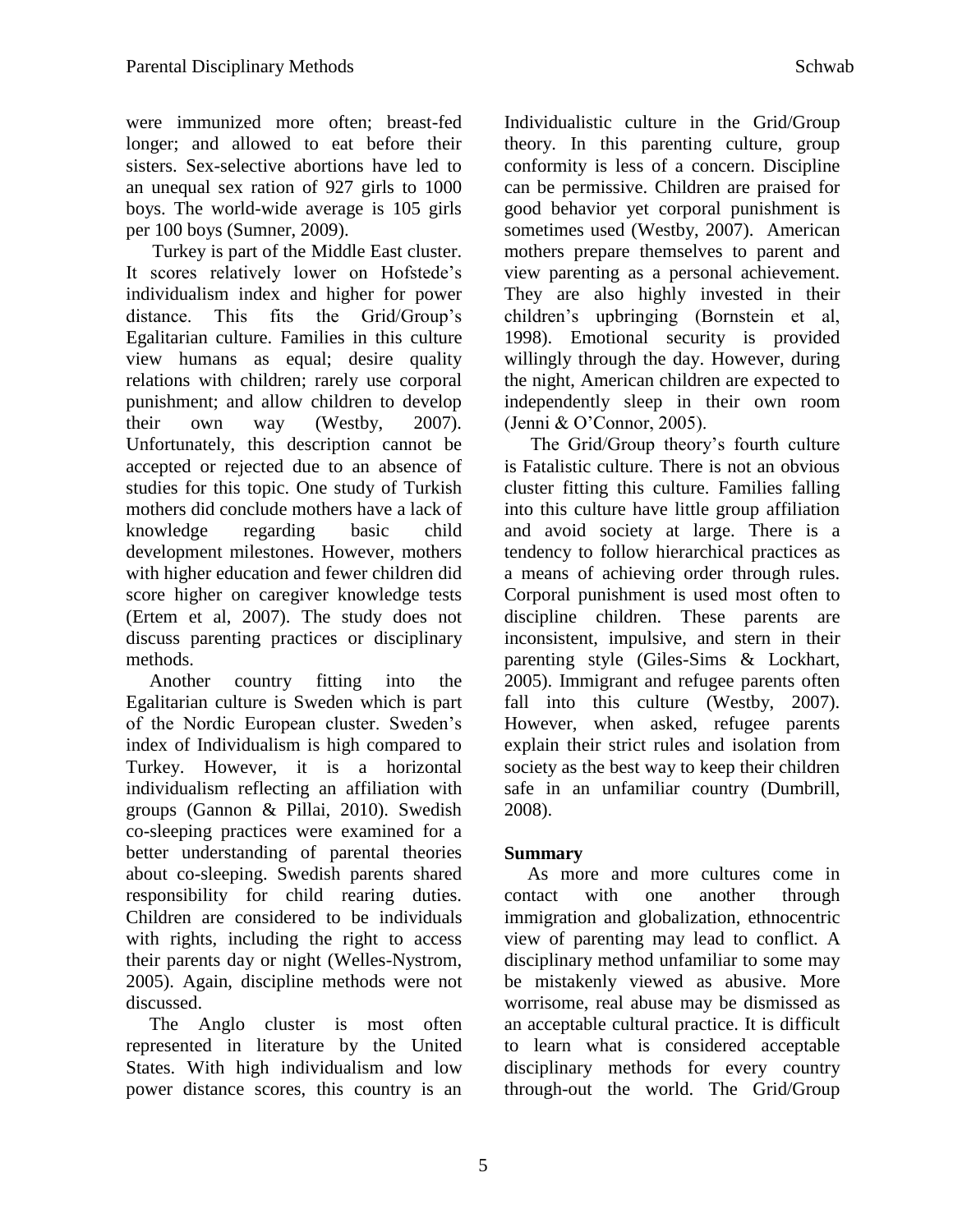theory describes four cultures with distinct parenting styles and disciplinary methods. The theory considers individualismcollectivism and power distance. Geert Hofstede and the GLOBE study can be used as a guide to identify which Grid/Group culture a country may fit into.

 A review of literature reinforces this idea. However, the review is limited by the small number of studies focused specifically on preferred disciplinary methods. The majority of studies focus on parenting styles and values. Also, modifying variables require further study. Many studies describe the traditional parenting methods for their study's location yet go on to state many of these methods have been "modernized". Also, immigrant parents in several studies

were reported to parent differently once resettled in their new country. Consistently, the immigrant parents were described as more controlling and stern (Kim, 2006; Varela, 2004). Finally, it is suggested crosscultural research should focus on one particular issue at a time such as sleep or feeding (Stevenson-Hinde, 1998).

 A deeper understanding of preferred disciplinary methods in all GLOBE clusters will help those professionals serving children and their parents preserve the child and family rights established by the United Nations. Furthermore, knowing what is culturally accepted as a disciplinary method will help professionals protect the children they serve.

### **References**

- Bornstein, M., Haynes, M., Azuma, H., Galperin, C., Maital, S., Ogino, M., Painter, K., Pascual, L., Pecheux, M., Rahn, C., Toda, S., Venuti, P., Vyt, A., & Wright, B. (1998). A crossnational study of self-evaluations and attributions in parenting: Argentina, beligium, france, israel, italy, japan, and the united states. *Developmental Psychology 34* (4) 662-676.
- Burns, A. & Radford, J., (2008). Parentchild intervention in nigerian families: Conversation analysis, context and culture. *Child Language Teaching and Therapy 24*(2),193- 209.
- Calzada, E.F. (2010). Incorporating the cultural value of respeto into a frameworkof latino parenting. *Cultural Diversity and Ethnic Minority Psychology* 77-86.
- *Convention on the Rights of Children* (1990). Retrieved November 23, 2010 fromUNICEF:

[http://www.org/crc/index\\_framewor](http://www.org/crc/index_framework.html) [k.html](http://www.org/crc/index_framework.html)

Dumbrill, G. (2008). Your policies, our children: Messages from refugee parents to child welfare workers and policymakers. *Child Welfare* 145- 168.

## Ertem, I., Atay, G., Dogan,

D.,Bayhan,A., Bingoler, B., Gok, C., Ozbas, S., Haznedarouglu,D., & Isikli, S. (2007). Mother's knowledge of young child development in a developing country. *Child: Care Health and Development 33*, 728-737.

Festini, F., Focardi, S., Bisogni, S. Mannini, C., & Neri, S., (2009). Providing transcultural to children and parents: An exploratory study from italy. *Journal of Nursing Scholarship 41*(2), 220-227.

Gannon, M. & Rajnandini, P., (2010).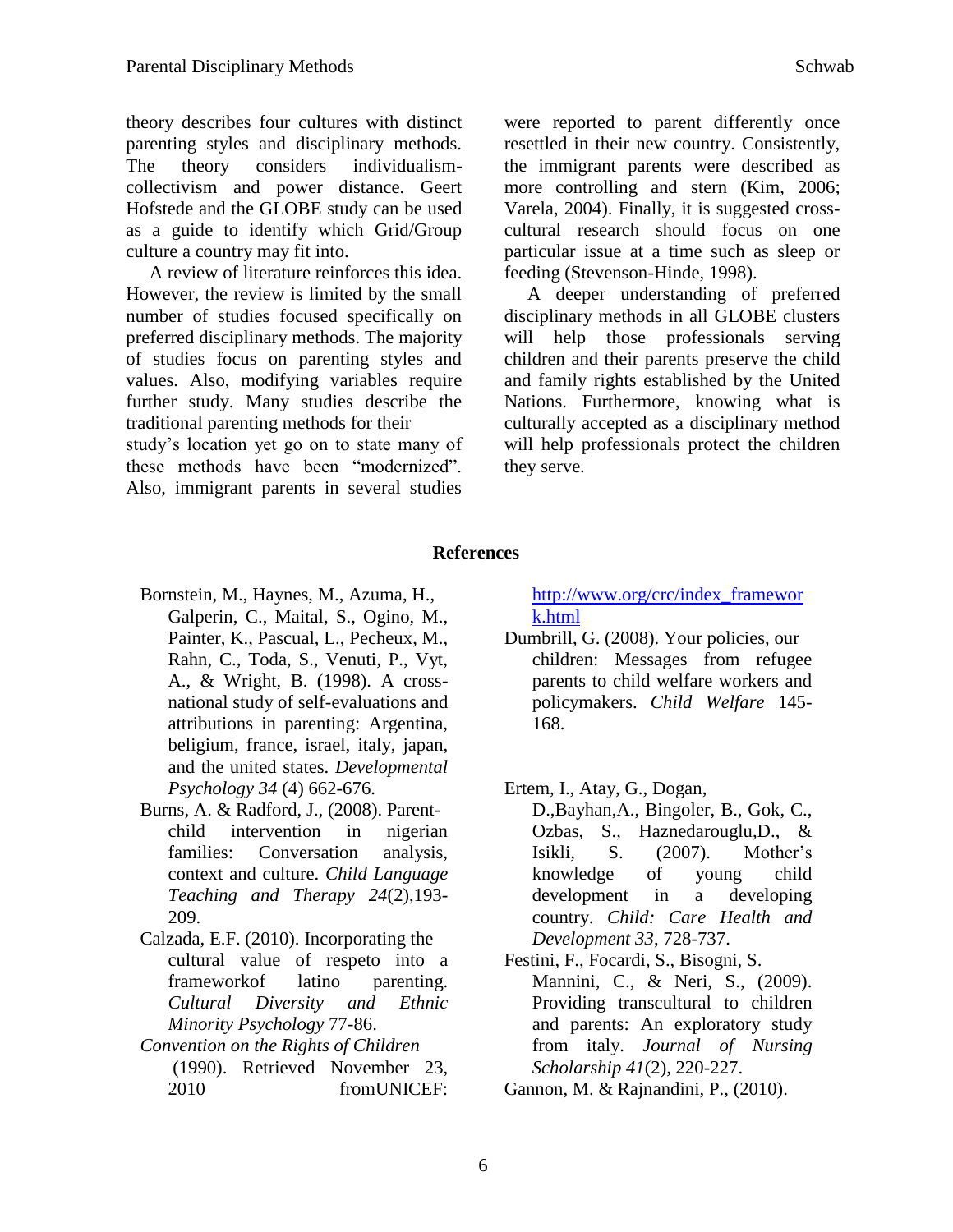*Understanding Global Cultures Metaphorical Journeys through 29 Nations, Cluster of Nations, Continents, and Diversity.* United States: SAGE.

- *Geert Hofstede Cultrual Dimensions.* (2009). Retrieved December 4, 2010 from Itim International: [http://www.geert-hofstede.com](http://www.geert-hofstede.com/)
- Giles-Sims, J., & Lockhart, C. (2205). Culturally shaped patterns of disciplining children. *Journal of Family Issues 26*(2), 196-218.
- Cuilamo-Ramos, V., Dittus, P., Jaccard, J., Johansson, M., Bouris, A., & Acosta, N. (2007). Parenting practices among Dominican and Puerto Rican mothers. *Social Work 52*(1), 17-30.
- Jenni, O., & O'Connor, B., (2005). Children's sleep: An interplay between culture and biology. *Pediatrics, 115*(1), 204-216.
- Kempe, C. (1982). Cross-cultural perspectives in child abuse. *Pediatrics 69*(4), 497-498.
- Kim, E., Cain, K., & McCubbin, M. (2006). Maternal and paternal parenting acculturation, and young adolescents' psychological adjustment in Korean American families. *Journal of Child and Adolescent Psychiatric Nursing 19*(3), 112-129.
- Lejeune-Kaba, F. (2010). *Number of forcibly displaced rises to 43.3 million lastyear.* Retrieved November 16, 2010, fromUNHCR[:http://www.unhcr.org/](http://www.unhcr.org/print/4c176c969.html) [print/4c176c969.html](http://www.unhcr.org/print/4c176c969.html)
- Stevenson-Hinde, J. (1998). Parenting in different cultures: Time to focus. *Developmental Psychology 34*(4), 698-700.
- Sumner, M. (2009). The unknown

genocide: How one country's culture is destroying the girl child. *International Journal of Nursing Practice 15*, 65-68.

- Tao, A., Zhou, Q., & Wang, Y. (2010). Parental reactions to children's negative emotions: Prospective relations to Chinese children's psychological adjustment. *Journal of Family Psychology 24*(2), 135-144.
- Varela, R., Sanchez-Sosa, J., Riveros, A., Vernberg, E., Mitchell, M., & Mashunkashey, J. (2004). Parenting styles of Mexican, Mexican American, and Caucasian-nonhispanic families: Social context and cultural influences. *Journal of Family Psychology 18*(4), 651-657.
- Welles-Nystrom, B. (2005). Co-sleeping as a window into Swedish culture: Considerations of gender and healthcare. *Scandinavian Journal of Caring Sciences 19*, 354-360.
- Westby, C. (2007). Child Maltreatment: A global issue. *Language, Speech, and Hearing Services in Schools 38*, 140-148.
- Yun-Shan, T., & Verklan, M. (2008). Father's in situational crisis: A comparison of asian and western cultures. *Nursing and Health Sciences 10*, 229-240.

#### **Author Bio**

Karen Walker Schwab, Doctoral Student, Department of Education University of the Incarnate Word 4301 Broadway, San Antonio, TX 78209, [Kmwalke2@uiwtx.edu.](mailto:Kmwalke2@uiwtx.edu)

KAREN WALKER SCHWAB works full time as a primary care pediatric nurse practitioner where she also serves as preceptor to numerous graduate nurse practitioner students. She is also a